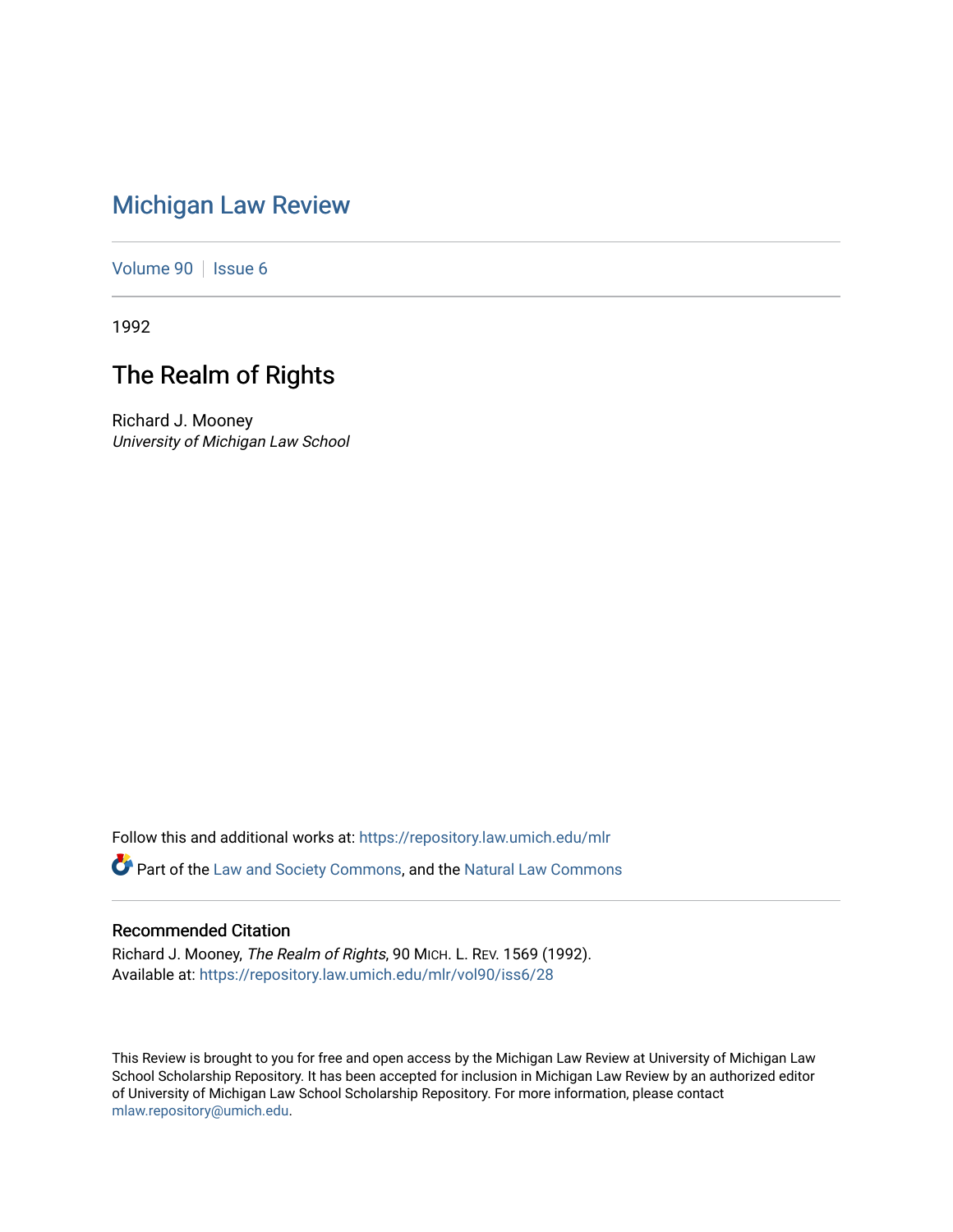THE REALM OF RIGHTS. By *Judith Jarvis Thomson.* Cambridge: Harvard University Press. 1990. Pp. viii, 373. \$35.

The nature and moral force of rights is one of the most frequently recurring themes in Western philosophical and political discourse.<sup>1</sup> What does it mean to have a right? Which of many contenders deserves to be a called a right, and who possesses them? What are the sources of rights? These important questions confront all those who believe that part of being human is possessing certain rights.2 Judith Jarvis Thomson's latest contribution to this discussion is *The Realm of Rights, <sup>3</sup>*an engaging and insightful investigation into ethical theory. Thomson's approach to rights theory differs in two ways from that employed by most authors. First, she focuses primarily on what having a right means instead of analyzing what rights we do or should possess.4 Second, the arguments she advances concerning what rights we possess do not depend primarily on any particular analytic device or teleological conception of humanity. Instead, she argues from various assumptions, some concerning the moral content of particular actions and some concerning how most persons would view such actions.5

*The Realm of Rights* consists of two distinct but related sections. The first, "Rights: What They Are," is the more interesting and uncommon of the two.<sup>6</sup> Thomson first separates rights into claims, privi-

2. Most modem philosophers follow the traditional practice of suggesting that the rights enjoyed by humans are not similarly enjoyed by animals. Exceptions are becoming increasingly prominent. *See, e.g.,* ALDO LEOPOLD, A SAND CoUNTY ALMANAC (1966). In fact, it has been seriously argued that the biosphere we call earth is in an important sense an entity which has rights. *See, e.g.,* Iredell Jenkins, *Nature's Rights and Man's Duties, in* LAW AND THE EcoLOGI-CAL CHALLENGE 87 (Eugene E. Dais ed., 1978) (arguing that humanity has a moral duty to decree its own extinction to preserve the earth). Thomson does not subscribe to this approach.

3. Judith Jarvis Thomson is Professor of Philosophy at the Massachusetts Institute of Technology. Thomson's previous works include ACTS AND OTHER EVENTS (1977) and RIGHTS, RESTITUTION, AND RISK (1986).

4. This is in contrast with most important modem investigations of rights and ethics. *See, e.g.,* RAWLS, *supra* note 1; SANDEL, *supra* note 1.

5. In this respect Thomson is reminiscent of Ronald Dworkin, who also eschews rights paradigms derived from first principles in favor of investigations premised upon a small number of what he considers widely held beliefs concerning morality. *See* RONALD DWORKIN, TAKING RIGHTS SERIOUSLY (1978).

<sup>1.</sup> At least as early as Socrates, Western philosophers have explicitly considered rights and their sources. See, for example, Plato's *Apologia,* where he discusses Socrates' views concerning individuals' freedom of conscience and religion. Recent important attempts to provide rational and complete methods of understanding rights include ROBERT NOZICK, ANARCHY, STATE, AND UTOPIA (1975), JOHN RAWLS, A THEORY OF JUSTICE (1971), and MICHAEL SANDEL, LIBERALISM AND THE LIMITS OF JUSTICE (1982).

<sup>6.</sup> Many authors have attempted to argue, from virtually innumerable starting positions, that certain sets of rights belong to certain groups of peoples or entities. *See, e.g.,* THOMAS AQUINAS, ON LAW, MORALITY, AND PoLmcs (William P. Baumgarth & Richard J. Regan eds., 1988)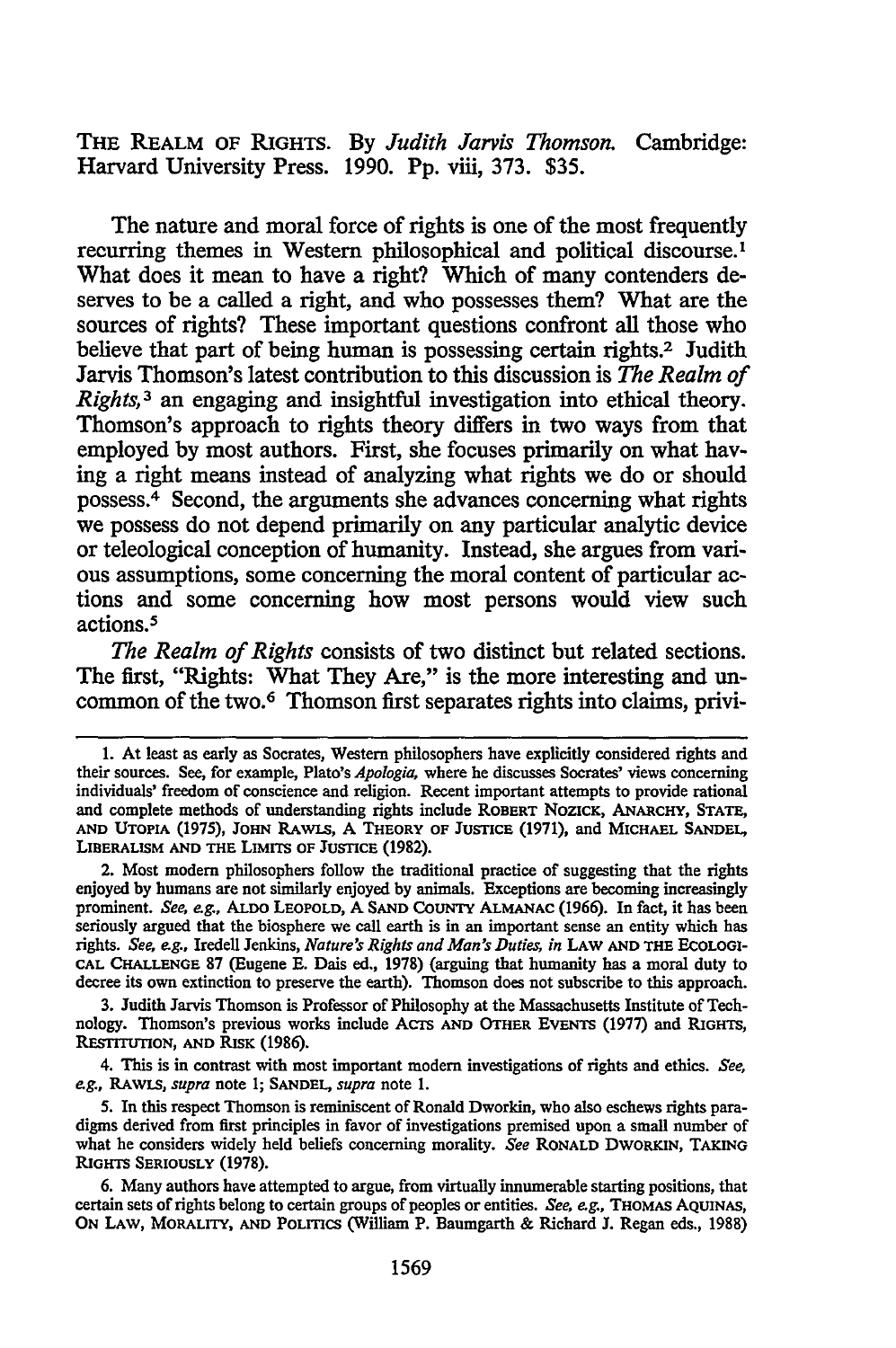leges, powers, and immunities {pp. 37-60). Claims are rights to be free from the effects of certain activities others might engage in  $-$  for example, the right to be free from physical assault. Privileges are rights to take action that would otherwise violate another's claim - mv right to eat your salad after you give me permission, for example. A power is the ability to alter the rights of oneself or others, as the owner of a typewriter may alter two persons' rights by giving it away. An immunity is a right to prevent another person or persons from exercising a power against you. Your ownership of a typewriter, for example, makes you immune to my altering the cluster of rights ownership confers on you. To the extent there are inalienable rights, persons possess immunities against themselves. The section then discusses the relationship between rights and constraints on the behavior of others, with particular emphasis on when a claim should be accommodated and when countervailing considerations are sufficient to justify infringing a claim.7

Thomson's method of analysis in this section closely resembles that employed in abstract mathematical investigations. She begins by accepting certain statements as postulates, without justification. These postulates are assertions that certain moral relationships are true; rational deduction and logic expand the few postulates into numerous and diverse conclusions. For example, Thomson assumes without argument that possession of a right constrains the behavior of another. 8

This method of argumentation is central to the first section and dominates any consideration of the section's strengths and weaknesses. All investigations of moral theory must make *some* assumptions,9 and Thomson's decision to make concrete and detailed assumptions has important benefits. In a few bold steps, she makes significant progress toward establishing a comprehensive paradigm of rights that is detailed enough to provide answers to complex moral dilemmas. The decision also imparts a tone of confidence to her writing that brings the comfort of being in the company of a sure-footed guide through the morass. <sup>10</sup>

10. This is in stark contrast, for example, to the communitarian-influenced theories of

<sup>(</sup>arguing for rights based upon the gift of God); ARISTOTLE, NICOMACHEAN ETHICS (Terence Irwin trans., 1985) (arguing for rights based upon the unique attributes of humanity); RAWLS, *supra* note 1 (arguing for rights based on those which would be chosen behind a "veil of ignorance"). Fewer, however, have explicitly addressed the issue of what exactly a right is, and what a possessor can do with it.

<sup>7.</sup> Thomson argues that rights/claims are not absolute and so may morally be *infringed* in some situations. She distinguishes *violating* a claim, which is failing to accord a claim *without sufficient justification.* 

<sup>8. &</sup>quot;I did not first argue *that* A's having that right against B does constrain B's behavior in some way, and *then* proceed to ask what precisely that way is; I took for granted you would agree that A's having the right against B does constrain B's behavior . . . ." P. 64.

<sup>9.</sup> Philosophers have long recognized the necessity of making at least some assumptions, the most famous of which may be Descartes's *cogito ergo sum.* Various assumptions seem more or less plausible, depending on their complexity and their intuitive appeal.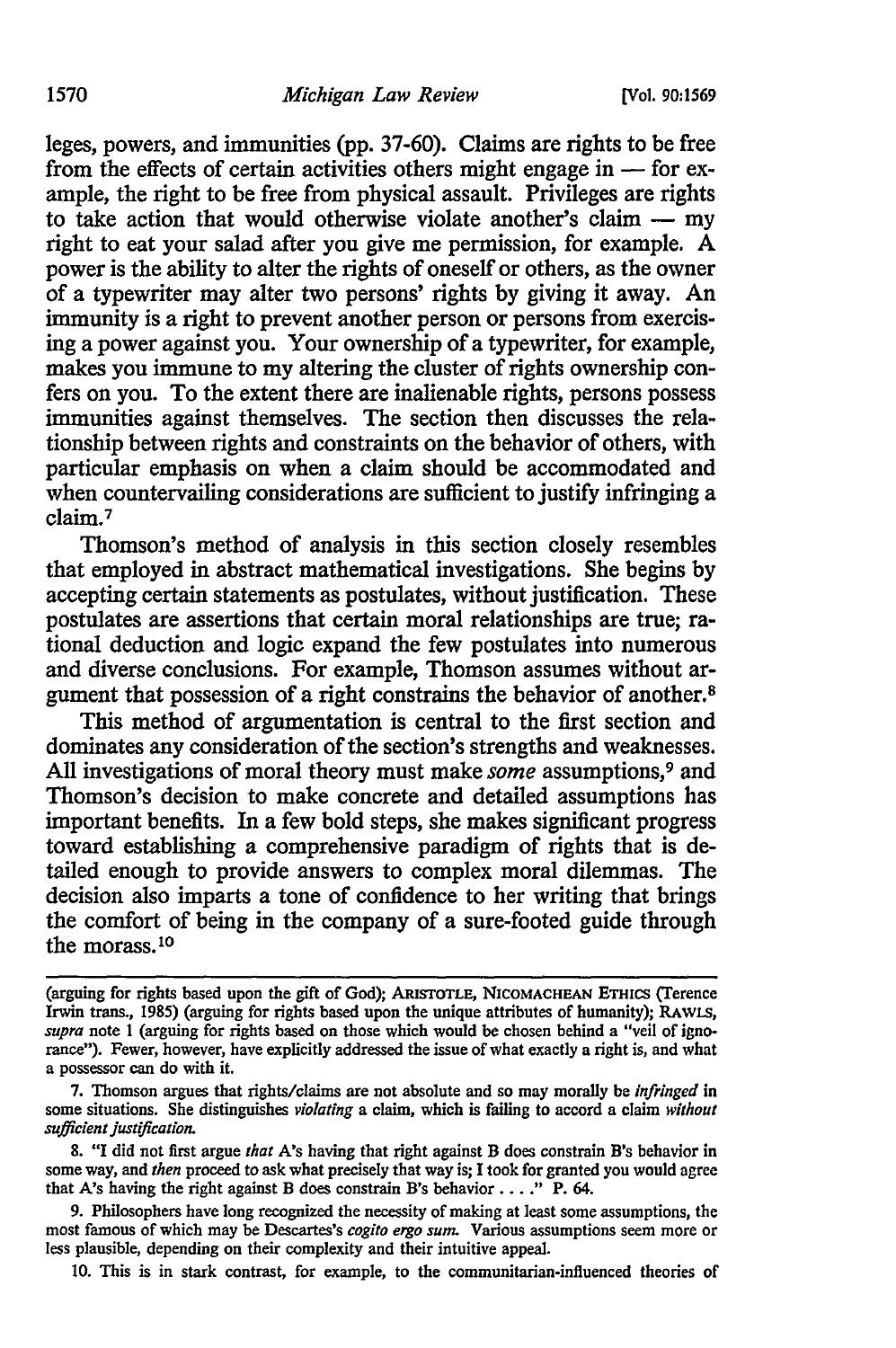This enthusiastic use of postulates is not without a price, however; the method that provides beauty and intellectual excitement in the exercise of abstract mathematics is less well-suited to a discipline seeking answers applicable to *our* world and not a hypothetical one. Some important assumptions slice through the Gordian knot so abruptly they leave the reader wondering if a page, or at least a footnote, is missing. For example, Thomson indicates that *X's* possession of a claim (a particular type of right) against *Y* is equivalent to *Y's* behavior's being constrained in some way related to  $\hat{X}$ 's claim.<sup>11</sup> This assertion that rights have a tangible existence and moral force in the world of actions is surely central to any book concerning rights and ethics.12 Yet we are blithely asked to accept it as true because "that is surely correct" (p. 65). This example demonstrates two difficulties inherent in the approach. First, arguing from a set of "truths" ensures that many central and difficult problems are not rigorously analyzed. Thomson's approach ignores the important and interesting question why having a right is equal to a constraint. This is unsatisfying to those seeking to examine our culture's assumptions at a deeper level. Although finding a principled and satisfying reason *why* rights exist and are what they are is difficult, or perhaps impossible, investigation of the question is both interesting and theoretically crucial. The second difficulty is more prosaic. If the reader disagrees with a postulate preceding a lengthy discussion, several pages lose their interest. An unconvincing argument may at least be thought-provoking, if not entirely persuasive. However, when the argument is not *for* an unpersuasive premise, but *from* an unpersuasive premise, the situation is very different and presents little to engage the reader.

Other aspects of the first section are very impressive. The delineation of rights into four distinct types substantially aids the attempt to think rigorously about them. Thomson draws extensively on the work of Wesley Hohfeld13 and applies his legal ideas to the realm of ethics. She also expands upon his ideas by, for example, demonstrating that some rights are in fact "cluster-rights"  $-$  rights such as liberty that include within them several subsidiary rights (pp. 53-55).

The discussion of utilitarianism is similarly powerful, both in its

13. WESLEY HOHFELD, FUNDAMENTAL LEGAL CoNCEPTIONS (Walter Cook ed., 1919).

Michael Sandel, which provide rights that are more nebulous and contingent. *See* SANDEL, *supra* note 1.

<sup>11.</sup> P. 64. Thomson ducks, however, the more complicated question whether the two statements are identical.

<sup>12.</sup> If one assumes a world where God is dead, it is certainly not preposterous to argue that rights are merely a useful human construct and have no real existence or force. Some feminist scholars argue in a related fashion that rights have no real existence but are creations of patriarchy designed to create division, oppression, and ownership. *See, e.g.,* NELL NODDINGS, CAR-ING: A FEMININE APPROACH TO ETHICS AND MORAL EDUCATION (1984); Patricia A. Cain & Jean C. Love, *Stories of Rights: Developing Moral Theory and Teaching* Law, 86 MICH. L. REv. 1365, 1384 (1988).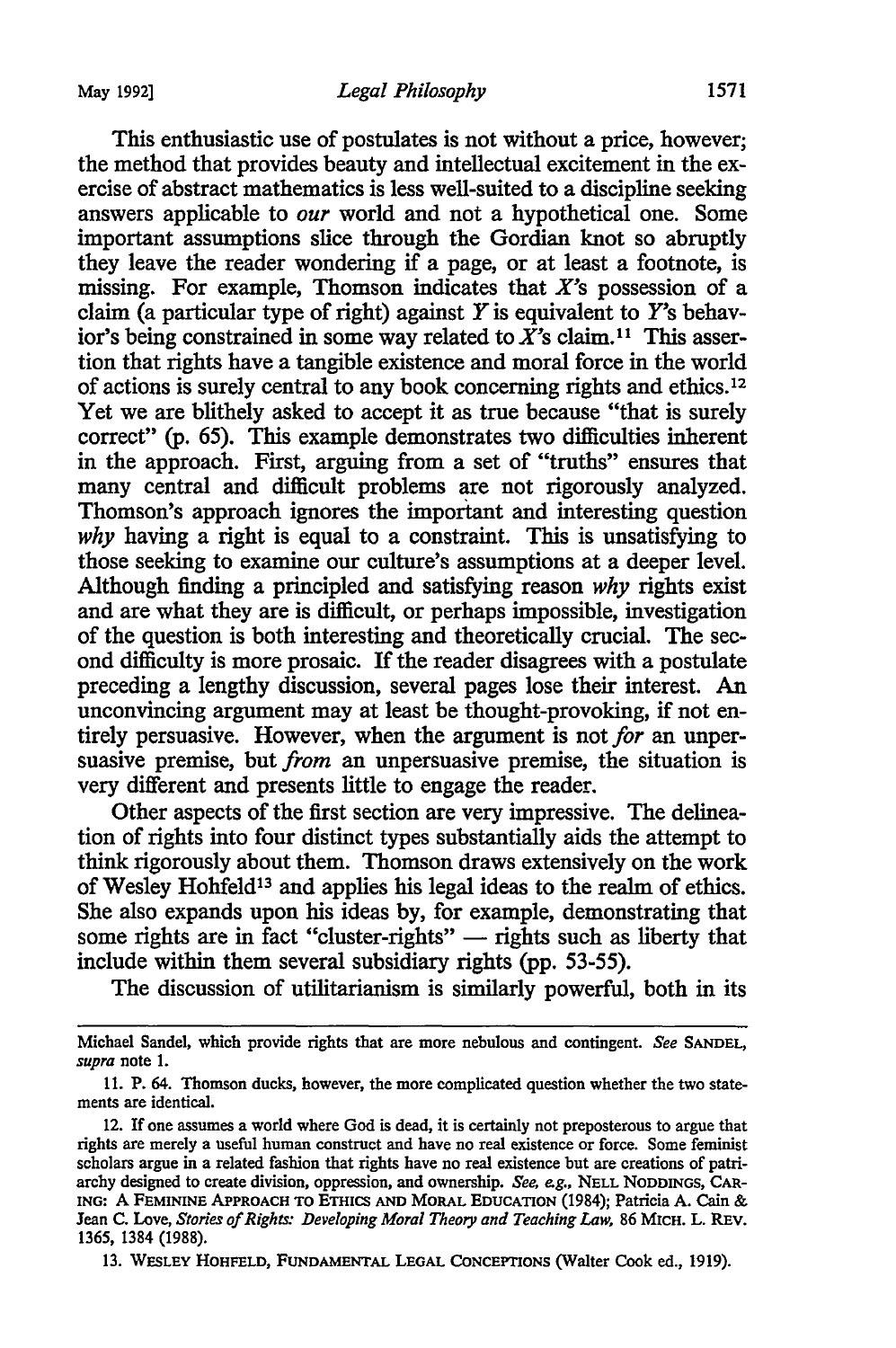#### 1572 *Michigan Law Review* [Vol. 90:1569

description of consequentialist act and nonconsequentialist act utilitarianism and in its demonstration that neither can explain the moral reactions most people have to specific situations (pp. 124-48). Thomson concludes that rights have intrinsic value, which must be considered when evaluating any action related to rights. This conclusion leaves her a difficult task  $-$  calculating the value of a right, and thereby determining when it may be infringed. Thomson rightly argues that rejecting utilitarianism allows claim infringement "if and only if *sufficiently much more* good would come of infringing it than would come of not infringing it" (p. 149; emphasis added). Although her answer to the question of what increment of good is sufficient "is that there is no answer" (p. 153), Thomson does provide several interesting examples to help frame the problem.

One major question when assessing the level of good necessary to justify claim infringement is whether a benefit enjoyed by fifty people should be accorded fifty times the weight of a similar benefit enjoyed by only one. Thomson concludes that the sum does not matter and that claims may only be infringed when one individual will receive sufficient good to justify the infringement (pp. 166-67). Not enough time is spent here, however. Thomson may be correct in refusing to infringe 1,000 claims in order to provide equivalent benefits to 1,001 other persons. And she may be correct even when the numerical disparity is much greater but the claims are very stringent; perhaps it is impermissible to kill one person to save a million others. Yet her conclusion is implausible when there are great numerical disparities *and*  weak claims. It seems perfectly acceptable for you to tweak my nose if doing so will prevent a million other nose-tweakings. These distinctions between large and small numerical disparities and between more and less stringent claims merit further consideration.

The second section, "Rights: Which They Are,'' examines the rights people do and do not possess. Discussion begins with what Thomson calls "natural rights"  $-$  those which accrue to persons by virtue of (1) humans' ability to conform themselves to a moral code and (2) the individuality of every person (p. 222). The section continues with a discussion of "social rights" (those bestowed only by society) and their relationship to natural rights. The final chapter is an interesting examination of how people can lose rights, concluding that this loss can occur without fault or volition.

This section's method of argumentation is similar to that found in the first section, with similar benefits and difficulties. The first section's assumptions about the nature of rights are replaced by two other types of assumptions: (1) those concerning what moral conclusions are required by certain "obvious" situations and (2) those concerning what moral views the majority of persons would have concerning a situation. As she concedes, "I take much of the stuff of morality as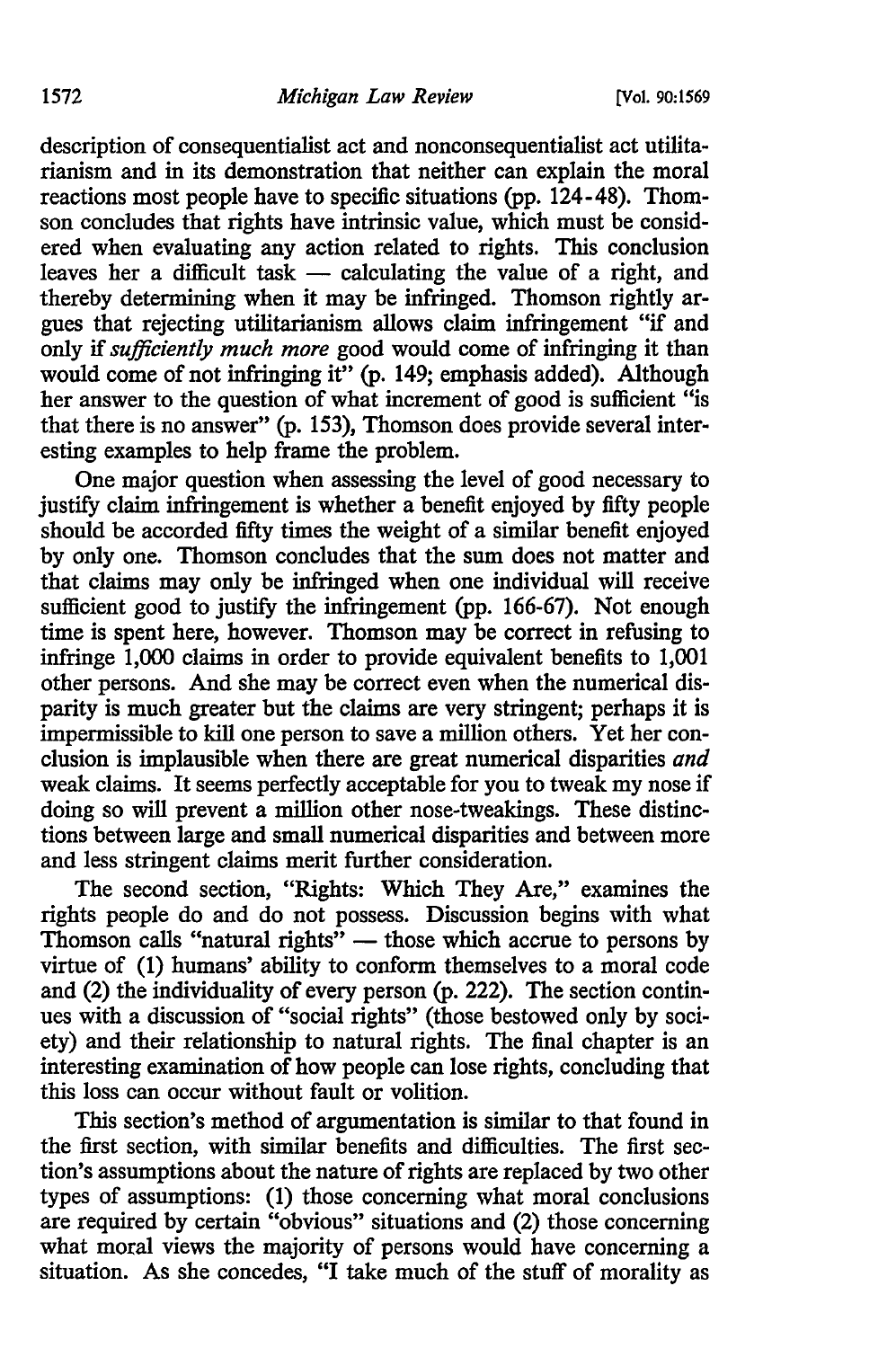May 1992] *Legal Philosophy* 1573

given: I do not offer a recipe for constructing it out of elementary particles" (p. 4). For example, she provides a hypothetical surgeon the opportunity to save five lives by killing one patient to transplant her organs. Without analysis, Thomson says: "That he ought, or even may, [proceed] is so obviously false that it would be a disaster for a moral theory to [so conclude]: a theory that [so concludes] is a theory in dire need of revision. In short, I take [such conclusions'] being false to be a datum." 14 Thomson's positivistic acceptance as postulates of those moral conclusions apparently accepted by a large majority is especially striking. Indeed, the book's first sentence is "We take ourselves to have rights."

These two methods ultimately reduce to counting votes, an approach with several difficulties. First, it is not at all clear that such a consensus can be developed over a broad range of situations. Second, such an approach is haphazard, and amounts mostly to a summary validation of extant notions of rights. Thomson convincingly discusses the difficulties in deriving *ought* from *is,* but then dismisses them with insufficient analysis. For example, she attempts to derive *ought* from *is* by relying on claims such as: "(1) A will be acting rudely if he shouts 'Boo!' [implies that] (2) Other things being equal, A ought not shout 'Boo!' And isn't (2) a moral judgment?" (p. 12). This argument, however, implicitly relies on a normative judgment of what *is* to evaluate morality (what should be). It is true that (2) is a moral judgment, but so is (1) and (1) can only lead to (2) to the extent that (1) is a moral judgment and not merely a descriptive statement.

An especially unfortunate weakness of this approach is that it may yield results not applicable in different cultural contexts. For example, Thomson says it is clear that causing one person to feel any level of pain is an impermissible method of saving five others from that pain (p. 252). This is far from clear to me, and likely even more dubious to non-Western individuals. For example, African human rights treaties emphasize duties and community at the expense of what Western people might call individualism. 15 Thomson's contingent view of morality therefore provides no solid basis for a distribution of rights; rights can only exist within human groups small enough and homogenous enough to make consensus possible.

Finally, Thomson's reliance on positivism and the absence from her work of an accompanying analytic framework make it difficult to reach conclusions where intuition fails. The reader is provided no principled method of assessing the relative value of various moral factors. For example, Thomson suggests that it is impermissible to ac-

<sup>14.</sup> P. 135. Thomson is very open about her methods. She acknowledges that disagreement with her premises yields disagreement with her conclusions.

<sup>15.</sup> *See, e.g.,* African Charter on Human and People's Rights, arts. 27-29 (1981), *reprinted in*  CHRIS M. PETER, HUMAN RIGHTS IN AFRICA 108-09 (1990).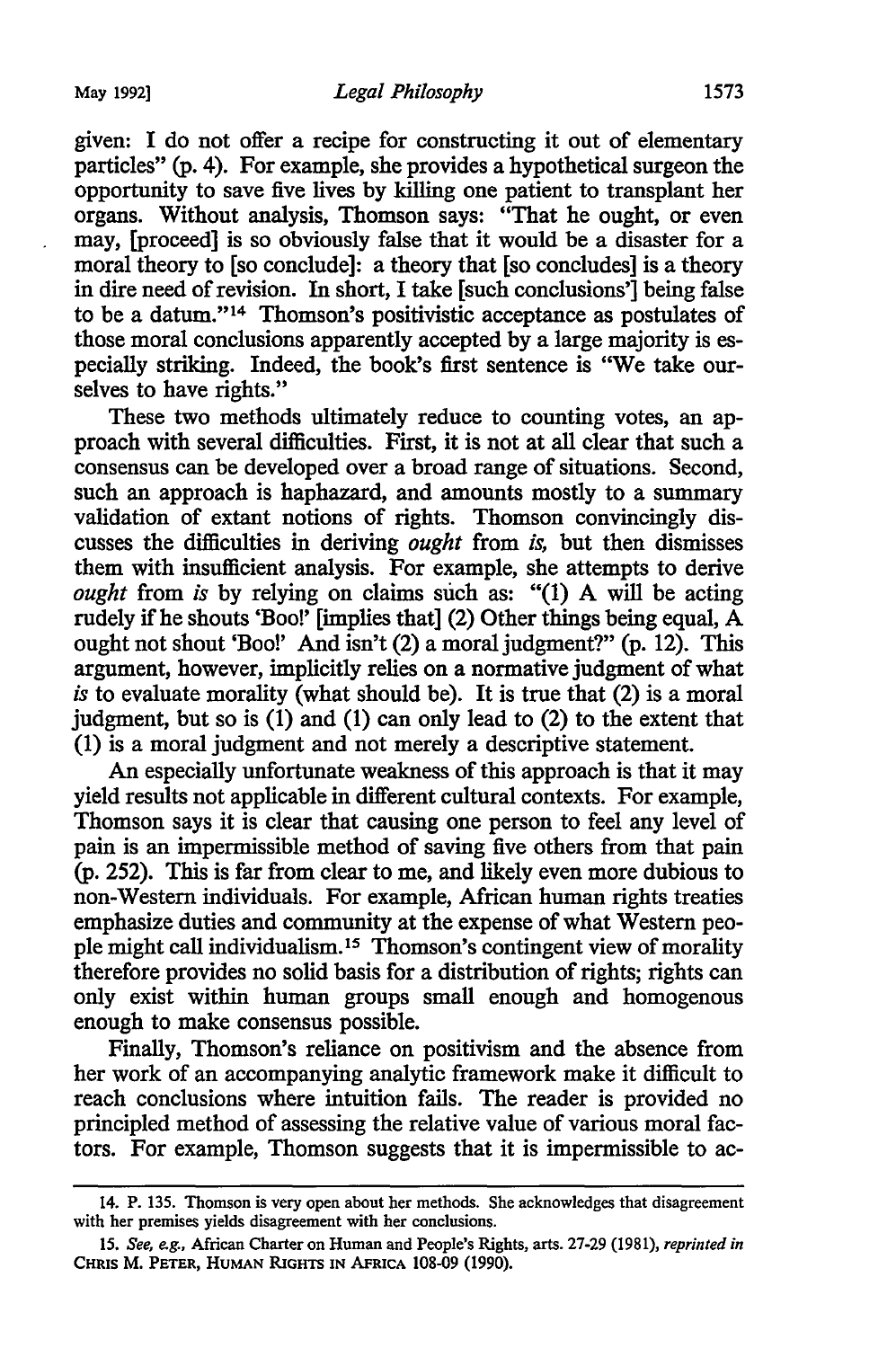### 1574 *Michigan Law Review* [Vol. 90:1569

cede to a mafia demand to kill  $A$  in order to save  $B$ ,  $C$ ,  $D$ ,  $E$ , and  $F$  (pp. 140-41). This seems perfectly plausible. It also seems plausible even if we assume that such a trade with the mafia would work and that we live in a world where this is the mafia's final act, so that there are no problems related to providing incentives to further extortion.16 Yet Thomson's analysis of the trolley hypothetical<sup>17</sup> suggests exactly the opposite conclusion. Thomson concludes that it is permissible to turn the trolley by reasoning that such a response would have been approved by all trolley workers if they had met in advance and knew that their positions on the two tracks would be assigned by lot. But if society consisted of six persons, of whom five would later be abducted by the mafia, and we asked them in advance what action they would wish taken, all six would likely ask that the one person be sacrificed to save the five. While it does seem at a gut level that a different response is appropriate in this situation, Thomson does not justify the difference. Perhaps the fact that one instrument of death is animate instead of inanimate is a critical difference, but Thomson does not tell the reader why. She does hint that the impermissibility of action in the transplant hypothetical may be due to some notion of bodily integrity, but does not explain how her conception of rights accounts for this notion. Is bodily integrity a personal right? A societal right? A right of humankind? Without further explanation of her conclusion, it is difficult for the reader to rely on this postulate as the discussion becomes more complex. <sup>18</sup>

Thomson's inability to categorize varied situations leaves the reader desiring further investigation of open hypotheticals, although this would mean expansion of an already dense and reasonably long work. For example, Thomson concludes her discussion of the trolley hypothetical with a short, nonanalytic paragraph suggesting that even though it is *permissible* for Bloggs to turn the trolley, "[t]he view that morality requires Bloggs to tum the trolley seems to me to be merely a morally insensitive descendant of the Central Utilitarian Idea" (p. 196). Bloggs, for example, might think such things should be left to chance, or to God, or might merely feel incapable of killing someone.

18. Thomson also suggests that this conclusion might be justified by an argument that our world lacks the medical certainty to ensure that an ex *ante* agreement endorsing such behavior would be in everyone's interest. This merely begs the question.

<sup>16.</sup> The situation then mirrors Thomson's transplant hypothetical, where she similarly argues against killing one to save five.

<sup>17.</sup> The famous trolley hypothetical is adapted from PHILLIPA FOOT, *The Problem of Abortion and the Doctrine of the Double Effect, reprinted in* VIRTUES AND VICES (1978). As Thomson restates it:

An out of control trolley is hurtling down a track. Straight ahead of it on the track are five men who will be killed if the trolley reaches them. Bloggs is a passerby, who happens at the moment to be standing by the track next to the switch; he can throw the switch, thereby turning the trolley onto a spur of track on the right. There is one man on that spur of track on the right; that man will be killed if Bloggs turns the trolley.

P. 176.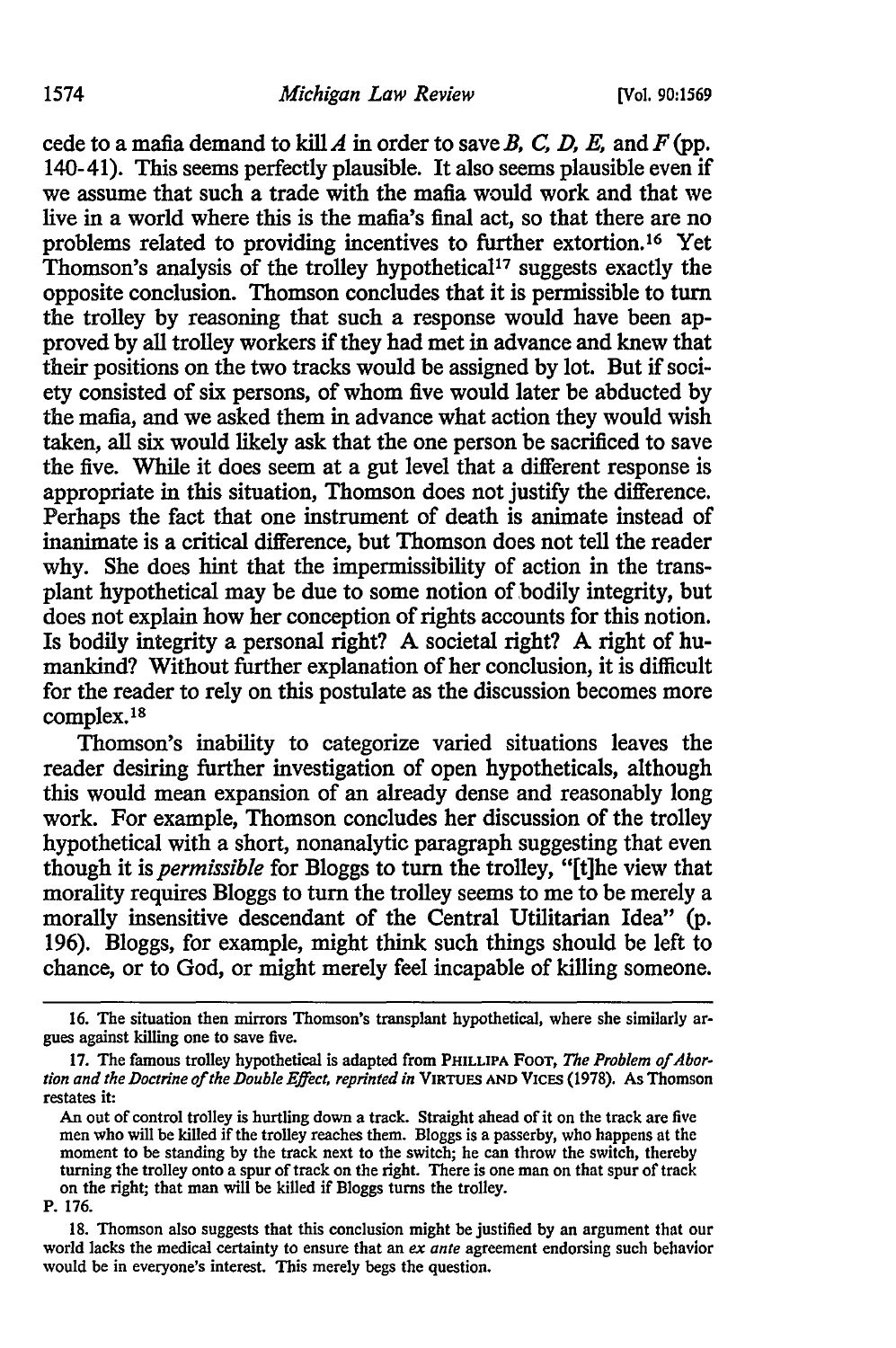It seems at least plausible, however, to believe that any moral theory that *permits* killing one to save five should in fact *endorse* that action. Perhaps it would be wrong to attach too much blame to Bloggs' failure to act, but it would require more analysis than Thomson provides to conclude that acting and not acting are moral equivalents in this situation.

These difficulties exist to some extent in all rigorous attempts to analyze moral rights, and discussion of them should not obscure the several strengths and consistent quality of Thomson's book. Many of Thomson's substantive arguments are important and well-reasoned, especially the extensive and well-considered limitations she places upon putative rights. For example, she denies the existence of a right to be saved from death based on her previous conclusion that it is morally impermissible to take one of a person's two kidneys by force to save a dying person. 19 She then uses this conclusion to argue that there is no natural right not to have one's livelihood diminished (pp. 266-67) or to receive aid of any sort, even from the government.<sup>20</sup>

After limiting the scope of natural rights, Thomson effectively argues that rights are not absolute and often ought *not* be accorded. For example, many writers suggest that *A's* feeling of obligation after promising *B* a banana implies that *A ought* to give *B* a banana. 21 They bolster this argument by claiming that  $A$  feels remorse if she fails to give *B* a banana, even if the failure was through no fault of her own. Thomson demonstrates that *A's* feelings do not require this conclusion. For example, giving  $B$  a banana might be incompatible with a previous promise to give *C* a banana or might preclude *A* from giving the banana to D, a starving and potassium-deficient child. Surely it cannot then be the case that *A ought* to give *B A's* only banana. Thomson concludes that perhaps *A* should provide compensation for breaking her promise, but argues that this obligation does not change the correctness of *A's* failure to accord *B's* claim. Second, Thomson's argument that *B's* claim against *A* is exactly coextensive with *A's* obligation to *B* demonstrates that rights are not absolute because *A's* compliance with the obligation can only be obtained through socially

<sup>19.</sup> P. 160. Thomson adds that this conclusion in no way contradicts the fact that there are many situations where a person very much should save another.

<sup>20.</sup> Pp. 273-74. Assertions of such rights are particularly prevalent in Western Europe. *See, e.g.,* European Social Charter, October 18, 1961, 529 U.N.T.S. 89. Law professor David Schuman provides an illuminating discussion of American assertions of such rights, and the unhealthy effects of these assertions, in *What's Wrong with Rights,* OLD OREGON, Winter 1991, at 31. Thomson here is discussing natural rights that one has by virtue of being human. She is intimating no opinion on the question of whether such rights have been or should be conferred by our society, and avoids altogether the question whether such benefits should be provided even in the absence of rights.

<sup>21.</sup> *See, e.g.,* Ruth Barcan Marcus, *Moral Dilemmas and Consistency,* J. PHIL., Mar. 1980, at 121.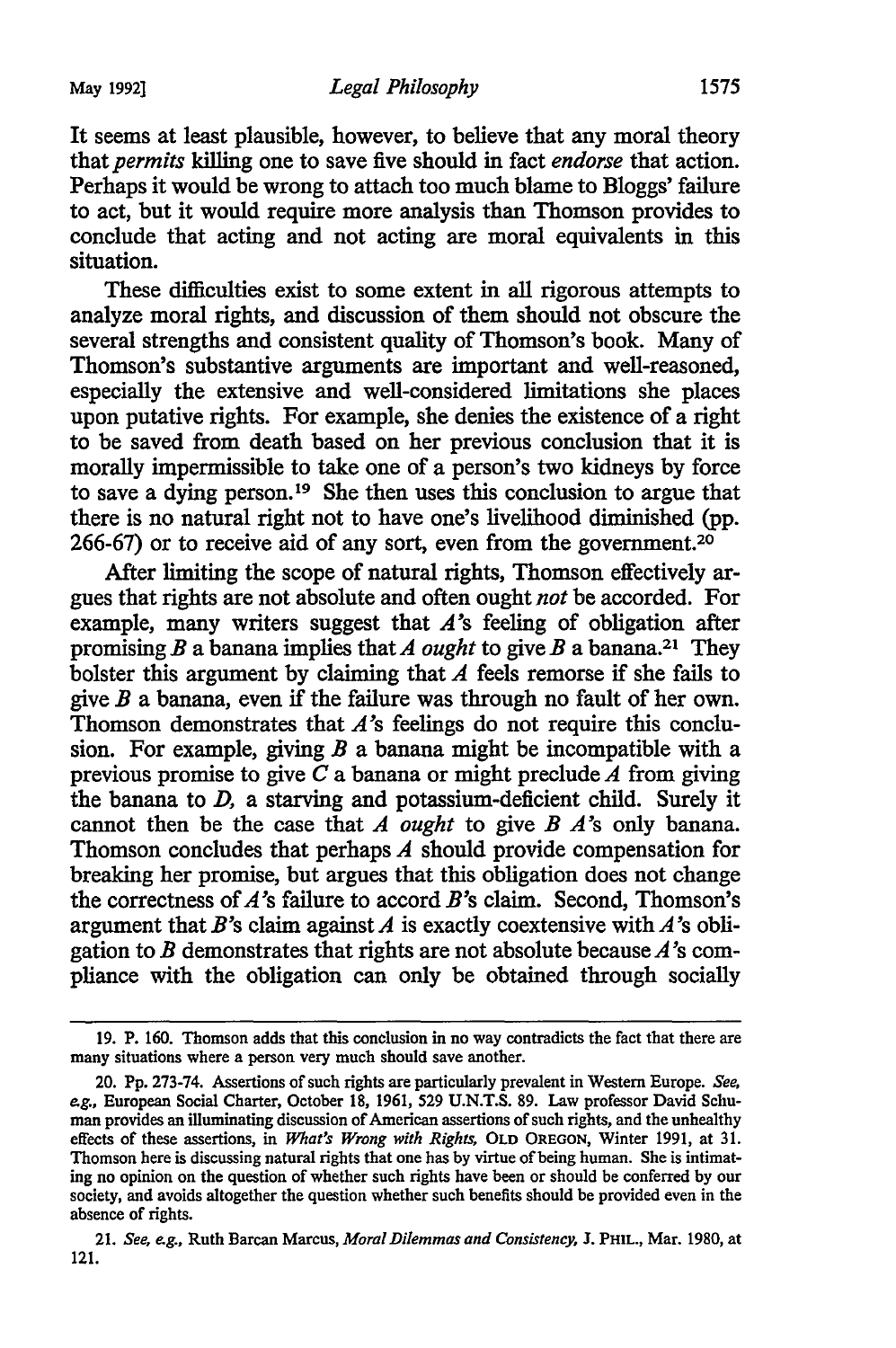acceptable coercion.22 Finally, Thomson responds to those who defend rights as absolute by defining them conditionally.23 She claims that such defenses obscure the complexities inherent in the rights debate.

The major difficulty this conclusion leaves unresolved is providing principled criteria for when claims (rights) may be violated. Thomson attacks the problem with her customary vigor. She first concludes, in opposition to strict utilitarians, that infringing a right is justified only when an increment of *excess* good is present. Second, Thomson argues that denying rights absolute force justifies concluding that different rights have different stringency. Consequently, different rights require different levels of benefit to justify infringement, levels proportionate to the harm that the infringement causes.

Thomson's discussion is generally convincing, but she reaches one subsidiary conclusion concerning stringency that seems unwarranted. She asserts that, given any event *A* which would cause a result *B, X's*  claim against  $Y$  not to do  $\overline{A}$  is at least as stringent as  $X$ 's claim that  $Y$ not do  $\overline{B}$  (p. 273). Consider, however, an X with a rare disease (unknown to  $\mathbf{\tilde{Y}}$ ) such that kicking her in the shin will cause her death. Certainly *X's* claim not to be killed is very stringent, and it is hard to imagine that the stringency of her claim not to be kicked in the shin (although real) is equal. *Y* is not as blameworthy for causing *X's* death by kicking her in the shin as she would be for shooting  $X$  in the head.<sup>24</sup>

Another strong point of *The Realm of Rights* is Thomson's lucid and insightful investigation of the relationship between natural rights and societal rights. She demonstrates the dichotomy by discussing the differences between the right to not be killed and the right to have one's garbage collected on Wednesdays (p. 76). The first must exist everywhere, and is anterior to any society. The second can exist only when granted by a society. These categories are not mutually exclusive; some actions are prohibited by rights which are both natural and societal. For example, the right to not be assaulted is both a natural right and one conferred by the criminal law of most societies.

Thomson continues her investigation by exploring the limitations on rights which follow from this dichotomy. First, any right which is purely societal can later be abrogated by the society. Second, she argues counterintuitively that rights that are simultaneously natural and societal may be abrogated by a properly constituted government. This

<sup>22.</sup> Pp. 107-10. Although admitting that violence might be pennissible in a Hobbesian state of nature, Thomson argues that such violent coercion is not acceptable in any true society. P. 109.

<sup>23.</sup> For example, "I have a right that you not hit my nose unless some condition  $a - x$ exists" where  $(a \dots x)$  is the set of all conditions such that you may then hit my nose.

<sup>24.</sup> For a classic common law investigation of the stringency problem, see Hadley v. Baxendale, 9 Exch. 341 (1854) (limiting damages, which seem analogous to an evaluation ofa claim's stringency, to those reasonably foreseeable).